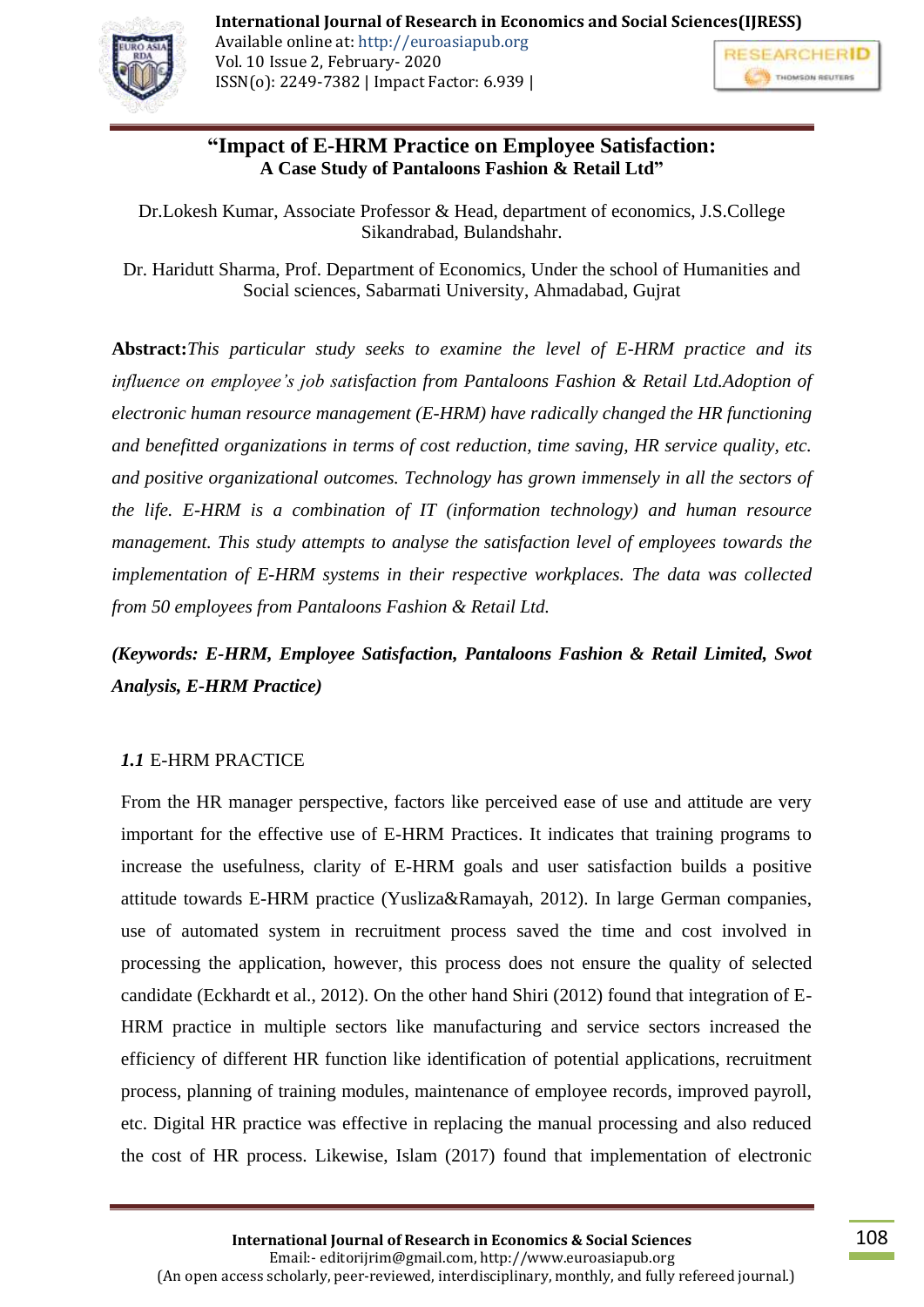

planning & budgeting, recruitment and election, training and development, performance management, compensation  $\&$  benefit management, maintenance of employee file  $\&$ database is more effective in private sector than public sector indicating need for government initiatives for the implementation of E-HRM in public organizations.

#### 1.1.2 PANTALOONS FASHION AND RETAIL LTD

 Pantaloons Fashion & Retail Limited is an Indian premium clothing retail chain. The first Pantaloons store was launched in Gariahat, Kolkata in 1997. As of November 2013, there are 76 Pantaloons stores in 44 cities. Pantaloons was previously controlled by the Future Group, but has now been taken over by Aditya Birla Limited. Spotlighting today's buoyant youth, Pantaloons Fashion Retail Ltd. India's premium lifestyle apparel company offers chic and trendy fashion to meet their ever-changing needs. With innovative designs, concepts and products, the company brings the latest trends in fashion and clothing styles to the apparel market. Pantaloons reflect the ideology of always keeping alive the 'newness factor' through fashion apparel and accessories that are visually appealing and fashionably upbeat.Over the years, the brand has undergone several transitions and re-invented itself to bring forth compelling trends and styles catering to the evolving fashion hub.

 Since its inception, Pantaloons progressed from retailing just a mix of brands to its very own popular private labels as well, designed by the in-house Design Studio. With a sharp focus on bringing the latest in fashion, the Design Studio combines its prowess in design and aesthetics to present styles that keep the consumer fashionably dressed each season.

Initially positioned as a store catering to the fashion needs of the entire family,Pantaloons has now transitioned to a fashion and lifestyle brand with an emphasis on youth and a focus on designs that are inherently in sync with current fashion trends. This compelling combination has helped Pantaloons retain its place on the style radar of every consumer's wardrobe.

 Pantaloons stores have an abundance of choices across categories that range from western to Indian wear, formal to party wear and active wear for men, women and kids. To further add to the customer's innumerable choices that reflect style, attitude, and comfort, Pantaloons has extended its horizons to fashion accessories like fragrances, footwear, handbags, watches, sunglasses and much more. With a chain of 81 fashion stores across 40 cities and towns, Pantaloons is constantly extending its foot-prints into the rest of modern India.Pantaloons which was previously controlled by the Future Group has now been taken over by AdityaVikarm Birla. Aditya Birla Group, a \$40 billion Indian multinational, operating in 36 countries across the globe with over 136,000 employees.The company offers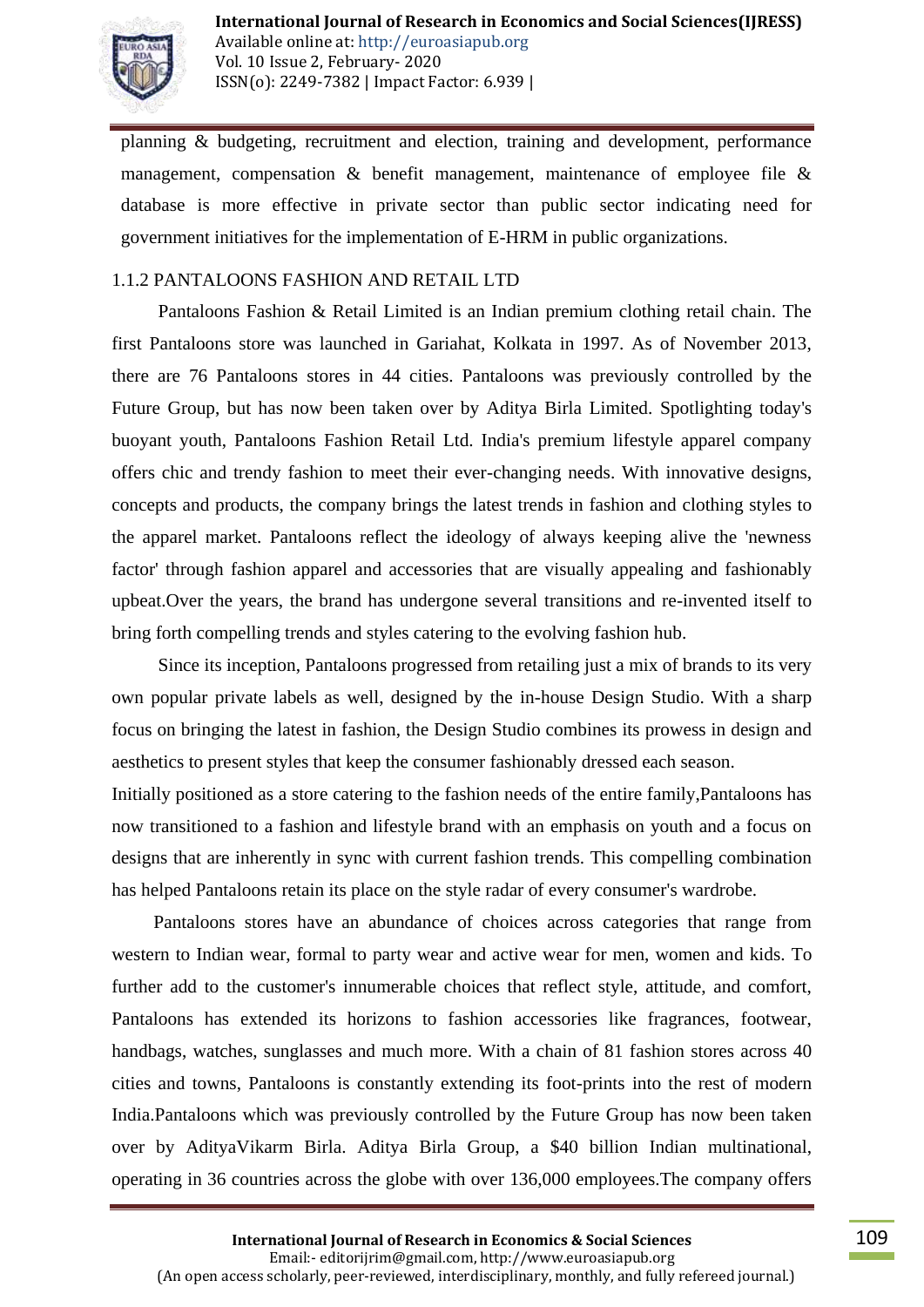

an incredible and complete one-stop shopping experience to its buyers through its vast collection of more than 100 prestigious brands for the discerning fashionista.

 The 81 aesthetically designed stores spread across the country display a range of classy and trendy merchandise that truly lives up to Pantaloons" maxim of "fresh fashion".A typical Pantaloons store is spread across a sprawling retail space of about 28,000 sq. ft., comprising a brand portfolio that runs across a wide gamut of styles that spell class. The collection includes ready-to-wear western andEthnic apparel for men, women and kids, complemented by an exhaustive range of accessories.

## *1.1.3* SWOT ANAIYSIS

Identification of the threats and opportunities in the environment and the strength and weaknesses of the retail organization is the corner stone of the business policy formulation.

#### **↓** Strengths

- They provide different product under one roof.
- They help in saving time.
- They survive with good brands and quality.
- They survive in a sophisticated manner.
- They have different counters for different products.
- They can provide different schemes and special discount offers.

#### **Weaknesses**

- How to attract the customers?
- They have to employ perfectly trained personnel where the cost increases.
- To survive with how many brands at a same time.
- Image at the people is that of a costly outlet/store.

#### **Opportunities**

- Headband is at developing stage
- The standard of living changing at a fast scale.
- Private label is assuming the new level of significance by establishing a distinctive identity among retailers.
- Foreigner visits increasing day by day.

#### **<del>↓</del>** Threats

- Financial crises to survive in current scenario.
- Many retail organization.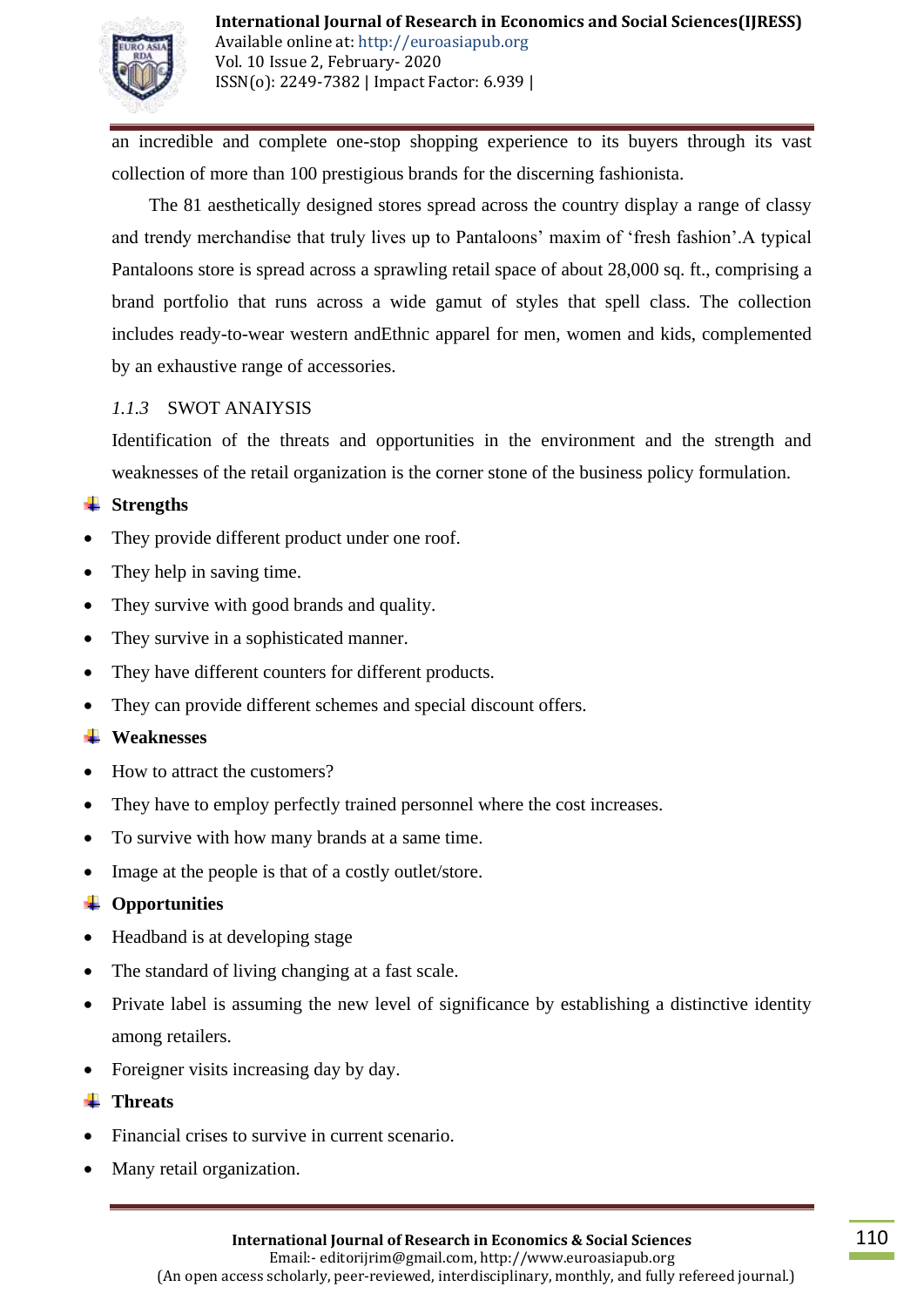

- The foreign brands boom in India.
- Specialized stores pose a threat to them.
- Seasonal business.

# **1.2 LITERATURE REVIEW**

**Mullins, 2005** Job satisfaction is a complex and multifaceted concept which can mean different things to different people. Job satisfaction is usually linked with motivation, but the nature of this relationship is not clear. Satisfaction is not the same as motivation. Job satisfaction is more of an attitude, an internal state. It could, for example, be associated with a personal feeling of achievement, either quantitative or qualitative.

**Kaliski, 2007** Job satisfaction is a worker's sense of achievement and success on the job. It is generally perceived to be directly linked to productivity as well as to personal well-being. Job satisfaction implies doing a job one enjoys, doing it well and being rewarded for one's efforts. Job satisfaction further implies enthusiasm and happiness with one"s work. Job satisfaction is the key ingredient that leads to recognition, income, promotion, and the achievement of other goals that lead to a feeling of fulfillment.

**George eta. 2008** The term job satisfactions refers to the attitude and feelings people have about their work. Positive and favorable attitudes towards the job indicate job satisfaction. Negative and unfavorable attitudes towards the job indicate job dissatisfaction (Armstrong, 2006). Job satisfaction is the collection of feeling and beliefs that people have about their current job. People"s levels of degrees of job satisfaction can range from extreme satisfaction to extreme dissatisfaction. In addition to having attitudes about their jobs as a whole. People also can have attitudes about various aspects of their jobs such as the kind of work they do, their coworkers, supervisors or subordinates and their pay.

**Aziri, 2008** We consider that job satisfaction represents a feeling that appears as a result of the perception that the job enables the material and psychological needs.

**Bondarouk, Parry &Furtmueller, 2014; Bengtsson& Bloom, 2017; Bondarouk, et al., 2017** The advent of IT and its incorporation in HR practice, researchers have addressed numerous dimensions of E-HRM such as technological, organizational and people factors in adoption of E-HRM practice, challenges and consequences (operational, relational and transformational) of E-HRM, advantage of E-HRM overconventional HR practice.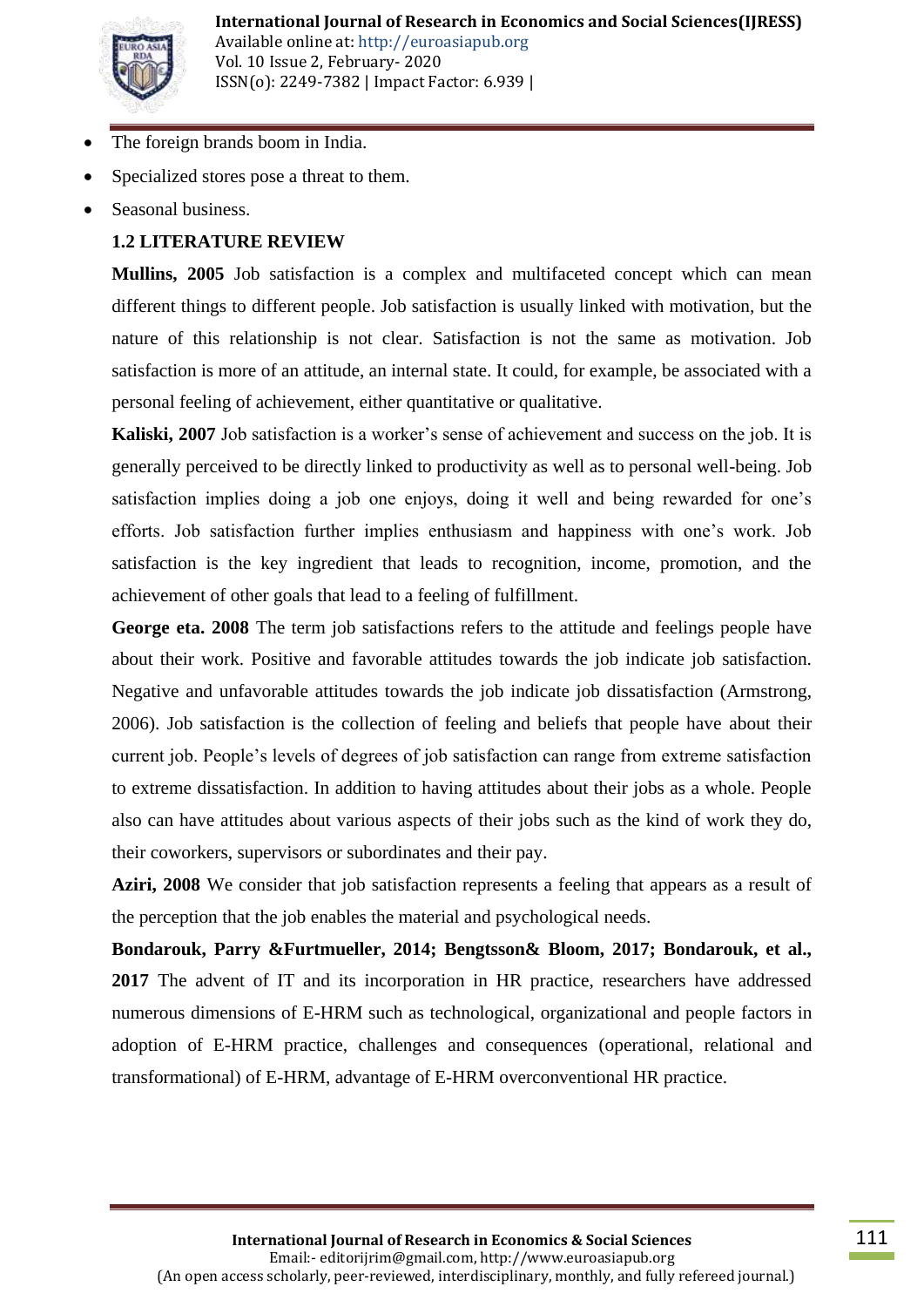

# 1.3REREARCH OBJECTIVES

- To study the level of E- HRM practice and its influence on employee's satisfaction from Pantaloons Fashion & Retail Ltd.
- To suggest measures for adopting the e-way of managing human resources.
- .The E-HRM Technology Provides for High Standards of Safety, Counseling and Welfare Support to Employees.
- To Measure the satisfaction levels of employees on E-HRM practice.
- To derive and analyze the current satisfaction level of employees in the company.
- To study the various factors which influencing employee satisfaction on E- HRM practice.

# *1.4* RESEARCH DESIGN AND METHODOLOGY

The study is conducted on the employees ofPantaloons Fashion & Retail Ltd. The research design is exploratory and descriptive in nature.

- **Sampling Area:** 50 employees were approached working in Pantaloons Fashion & Retail Ltd.
- **Sampling Procedure:** the sampling procedure adopted in the study is convenience Sampling.
- **Data Collection:**
- **The data source:** Primary Data and Secondary Data
- The research approach: Survey Method
- The research instrument: Questionnaire Method
- **The respondents:** Employees of Pantaloons Fashion & Retail Ltd

1.4.1ANAIYSIS AND INTERPRETATION

 $\triangleright$  Data collected throughQuestionnaires

#### **Table 1.1**

#### **Showing theYears of Working with Pantaloons**

| <b>Particular</b> | No. of respondents | % of respondents |
|-------------------|--------------------|------------------|
| $0$ to $2$        | 10                 | 20%              |
| $3$ to 5          | 15                 | 30%              |
| $6$ to $8$        | 20                 | 40%              |
| More than 8       | 5                  | 10%              |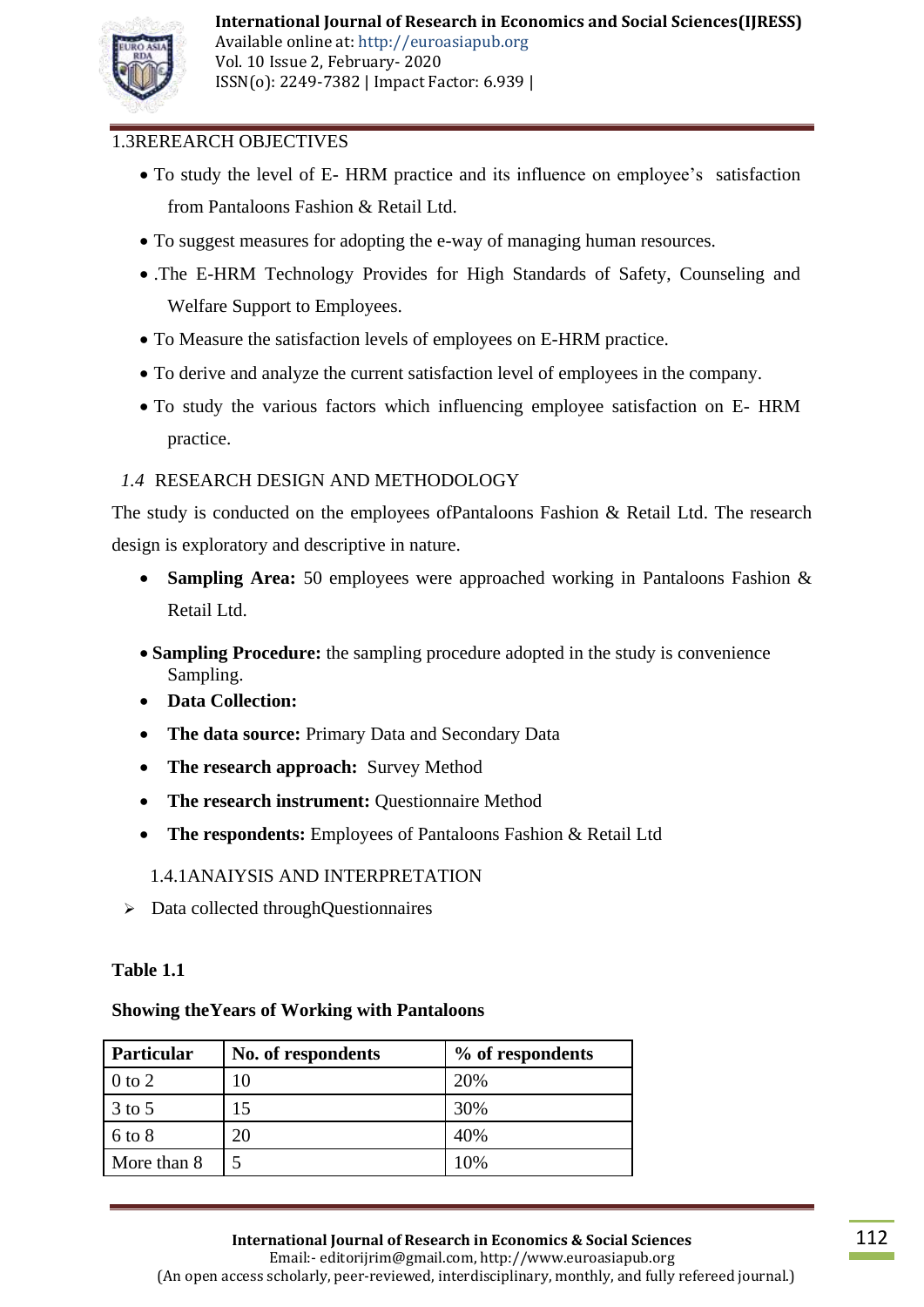

Available online at: http://euroasiapub.org Vol. 10 Issue 2, February- 2020 ISSN(o): 2249-7382 | Impact Factor: 6.939 |



**Interpretation:** As Per above data we find that major employee have worked for 6 to 8 years and least employee worked for more than 8 years at Pantaloons. 30 % employee has worked for 3 to 5 years and 20 % employee has worked for 0 to 2 years.

# **Table 1.2:**

## **Showing the Age Distribution of Respondents**

| <b>Particular</b>   | No. of respondents | % of respondents |
|---------------------|--------------------|------------------|
| 20-30               | 30                 | 60%              |
| 30-40               |                    | 20%              |
| More than 40 years. |                    | 20%              |



**Interpretation:** From the above table and graph it is understood that among the total respondents, majority of them are aged from 20-30 years of age, this shows that the youth are moving and updating towards the new technology, which means that they are supporting the E-HRM systems in thecompany.

#### **Table 1.3:**

#### **Showing the Gender Distribution of Respondents**

|                   | No.         | of | $\frac{0}{0}$ | OI |
|-------------------|-------------|----|---------------|----|
| <b>Particular</b> | respondents |    | respondents   |    |
| Male              | 30          |    | 60%           |    |
| Female            |             |    | 40%           |    |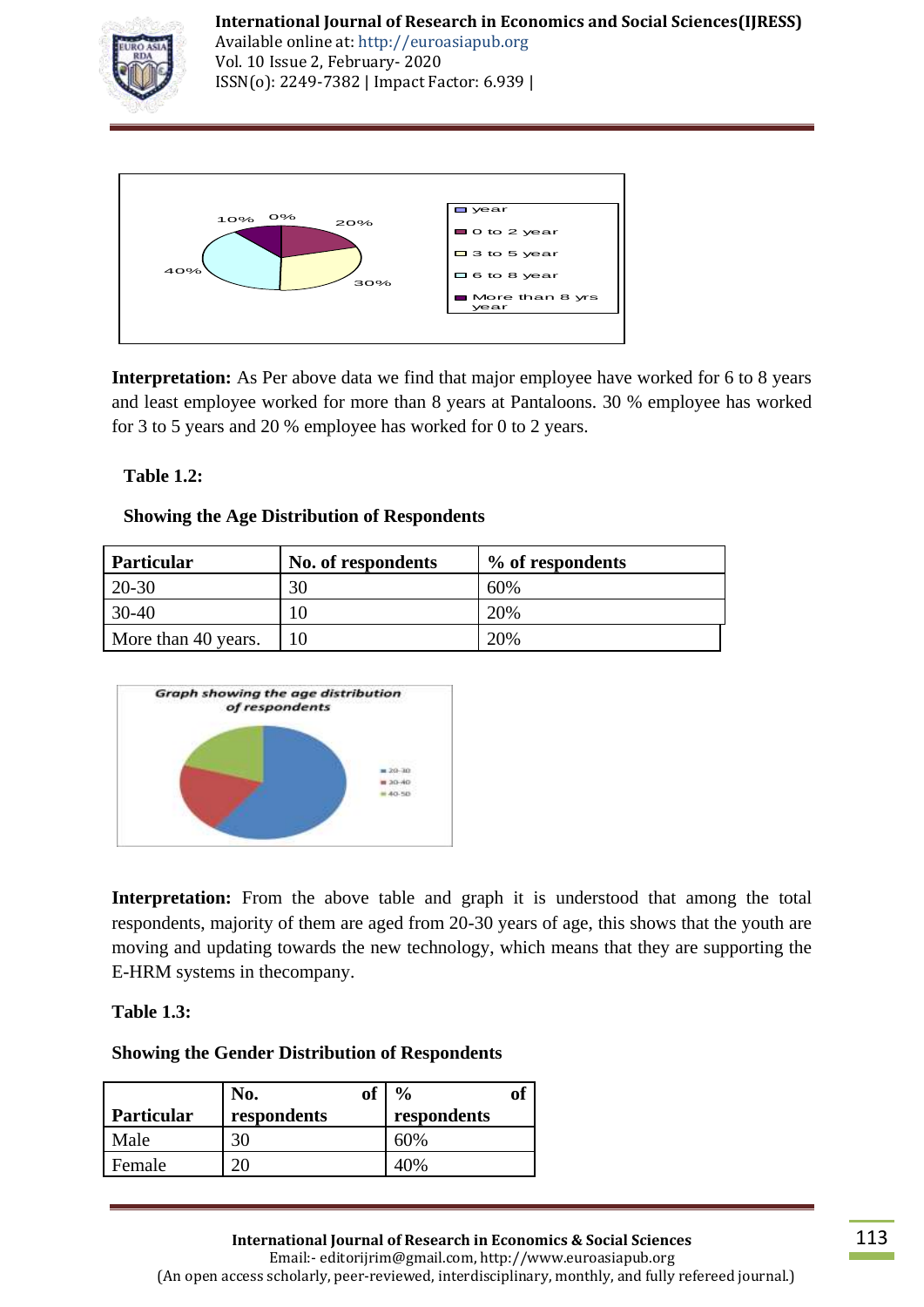

Available online at: http://euroasiapub.org Vol. 10 Issue 2, February- 2020 ISSN(o): 2249-7382 | Impact Factor: 6.939 |

|                                 | Chart showing the gender<br>distribution of respondents |     |
|---------------------------------|---------------------------------------------------------|-----|
| 70%<br>60%<br>50%               |                                                         |     |
| 40%<br>3ON<br><b>MTN</b><br>tow |                                                         | 40% |
|                                 |                                                         |     |

**Interpretation:** From the above table and graph it is clear that among the total respondents, majority of them are male respondents by 60% and 40% female.

# **Table 1.4:**

| <b>Particular</b>  | No. of respondents | % of respondents |
|--------------------|--------------------|------------------|
| $4-10$ years       |                    | 30%              |
| $10-15$ years      |                    | 30%              |
| $15-20$ years      |                    | 24%              |
| More Than 20 years | 8                  | 16%              |

## **Showing the Tenure of Respondents**



**Interpretation:** From the above table and graph it is clear that among the total respondents, respondents with a minimum tenure of 4- 10 years, by 30% and 30% of them were 10-15 years, 24% of the respondents are having a total experience from 15-20 years. **Table 1.5:**

#### **Showing the Awareness regarding E-HRM among employees Practice**

|                   | N0.         | . p<br>IJГ |             | of |
|-------------------|-------------|------------|-------------|----|
| <b>Particular</b> | respondents |            | respondents |    |
| Y es              |             |            |             |    |
|                   |             |            |             |    |

 $\overline{\phantom{a}}$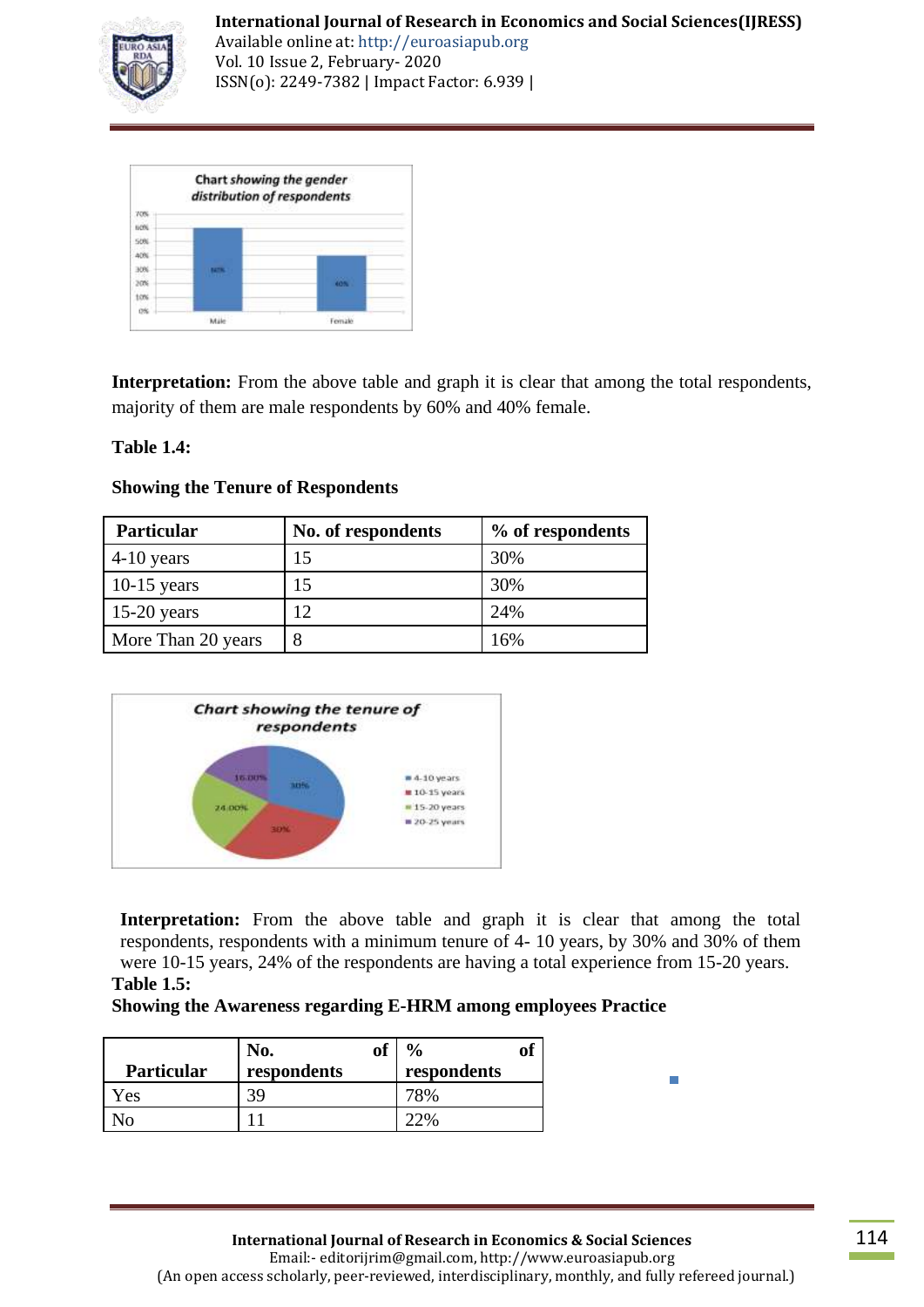Available online at: http://euroasiapub.org Vol. 10 Issue 2, February- 2020 ISSN(o): 2249-7382 | Impact Factor: 6.939 |



**Interpretation:** As per above data major employees areawareness regarding E-HRMamong employees Practice and 22 % employees are not awareness regarding E-HRM among employees Practice .

## **Table 1.6:**

**Showing the E-HRM Technology Provides for High Standards of Safety, Counselling and Welfare Support to Employees**

| Particular               | No. of respondents | % of respondents |
|--------------------------|--------------------|------------------|
| <b>Strongly Agree</b>    | 30                 | 60%              |
| Agree                    | 10                 | 20%              |
| Disagree                 |                    | 10%              |
| <b>Strongly Disagree</b> |                    | 10%              |



**Interpretation:** It is seen from the above Table that among the total employees, 10 % of them disagree, followed by 20 % agree and 10%, Strongly Disagree and the rest 60 % strongly agree on e-HR technology provides high standards of safety, counseling and welfare support to employees. Thus, the study revealed that majority of the Bank employees strongly agree on e-HR technology provides high standards of safety, counseling and welfare support to employees.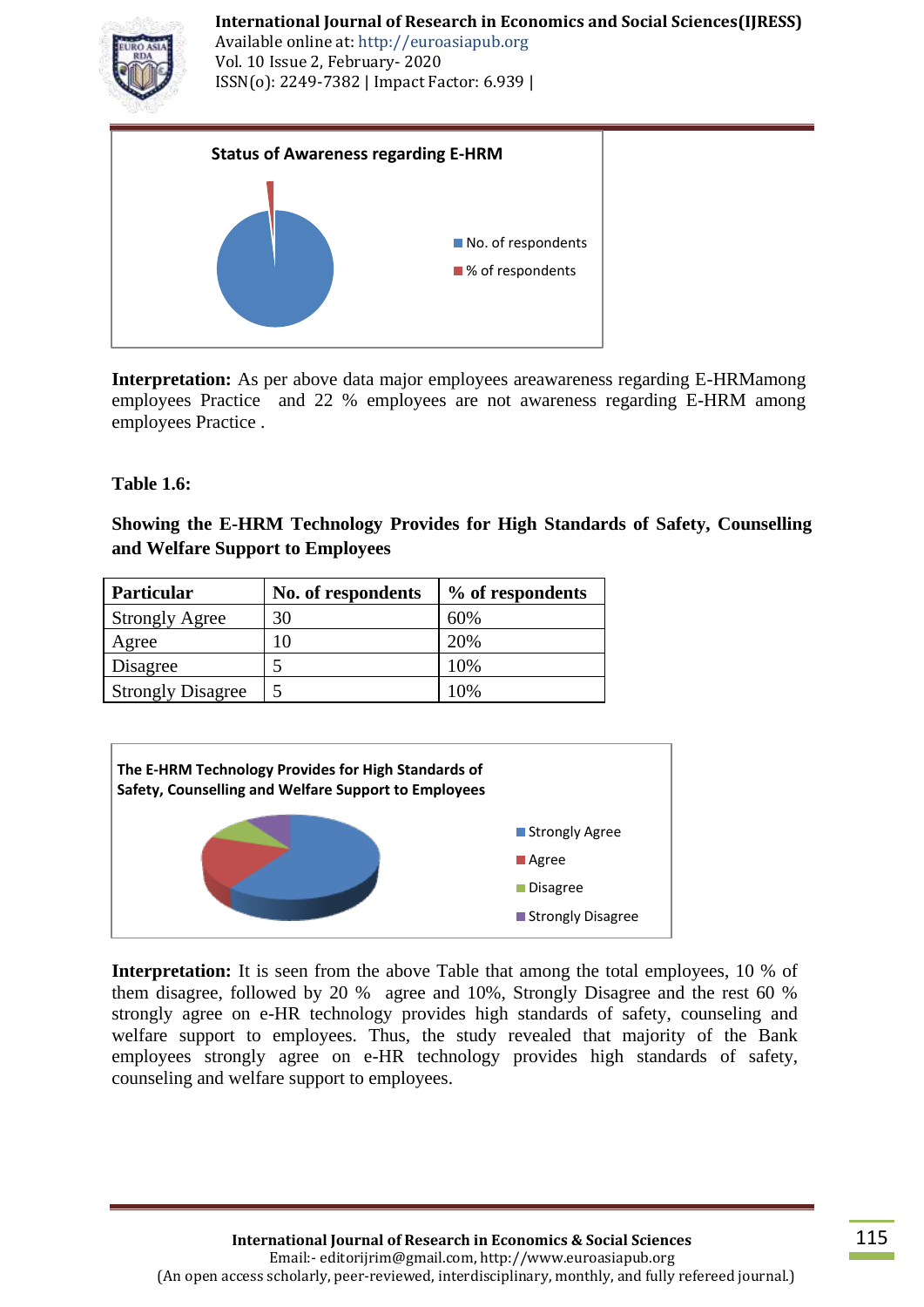

Available online at: http://euroasiapub.org Vol. 10 Issue 2, February- 2020 ISSN(o): 2249-7382 | Impact Factor: 6.939 |

# **Table 1.7:**

## **Showing the Satisfaction Level of Respondents Regarding The Implementation of E-HRM Systems**

| <b>Particular</b>                                                                                | No. of respondents       | % of respondents |
|--------------------------------------------------------------------------------------------------|--------------------------|------------------|
| Satisfied                                                                                        | 42                       | 84%              |
| Unsatisfied                                                                                      | 3                        | 6%               |
| Neutral                                                                                          | 5                        | 10%              |
| <b>GON</b><br>80%<br>70%<br>60%<br><b>KAYNE</b><br>40%<br>10%<br>20%<br>10%<br>CF16<br>Satisfied | 843<br>6%<br>Unsatisfied | 1096<br>Neutral  |

**Interpretation:** The above table and chart clearly shows that 84% of the employees are completely satisfied with the E-HRM systems being implemented in the companies and 6% of them are unsatisfied with the same. And also contrary to this, 10% of the respondents" opinion is neutral about the systems.

#### **Table 1.8:**

#### **Showing theSatisfaction Levels of Employees on E-HRM Practice**

| <b>Particular</b>      | No. of respondents | % of respondents |
|------------------------|--------------------|------------------|
| Highly<br>Dissatisfied | 5                  | 10%              |
| Dissatisfied           | 10                 | 20%              |
| Neutral                | 25                 | 50%              |
| Satisfied              |                    | 20%              |



Interpretation: As per above data major employees areneutral with satisfaction levels of employees on E-HRM practice and no one is highly dissatisfy with satisfaction levels of employees on E-HRM practice.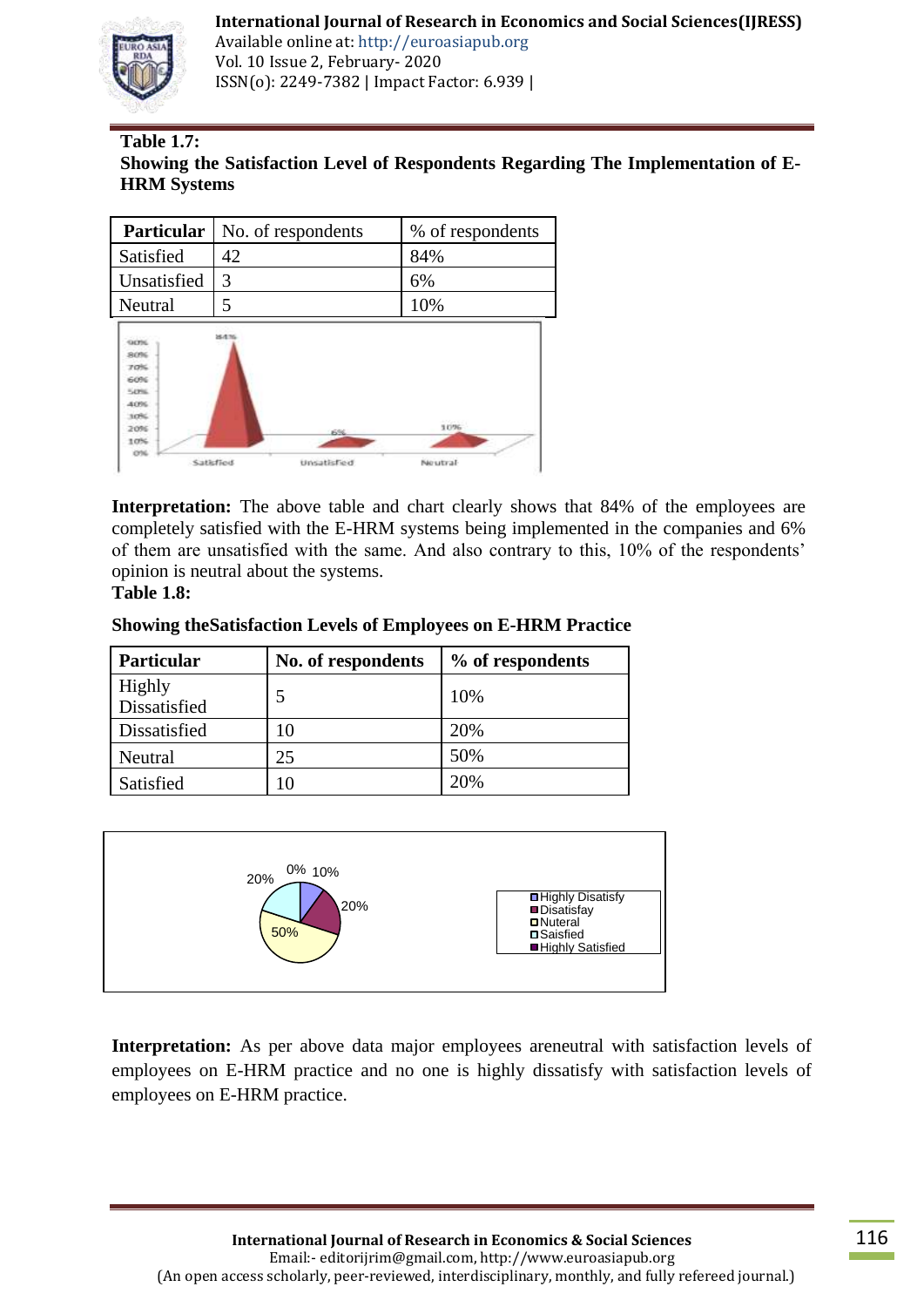

Available online at: http://euroasiapub.org Vol. 10 Issue 2, February- 2020 ISSN(o): 2249-7382 | Impact Factor: 6.939 |

## **Table 1.9:**

| Particular    | No. of respondents | % of respondents |
|---------------|--------------------|------------------|
| Participative | 15                 | 30%              |
| Autonomy      | 30                 | 60%              |
| Whimsical     | 5                  | 10%              |
| Red Topism    |                    | 0%               |

**Showing theHow is The Working Environment**



**Interpretation:** As per above data we find that the major employee feels their working environment is Autonomy and 30% employees feels the participative and only 10% their working environment is Whimsical.

## **Table 1.10: Showing theOverall How Are You Satisfied with Your Company E-HRM Practice**

| Particular   | No. of respondents | % of respondents |
|--------------|--------------------|------------------|
| Satisfied    | 35                 | 70%              |
| Dissatisfied |                    | 30%              |



**Interpretation:** As per above data major employees aresatisfied with company E-HRM Practice of 70 % and 30% is dissatisfy with their company E-HRM Practice. **1.5 Conclusion**

E-HRM practices were positively linked with employee job satisfaction. The findings of this study validate the implementation of E-HRM practice in organization to enhance other potential organizational outcomes like motivation, productivity and performance; however, this remains to be explored Any business activity if it has to be successful today, there must an intervention of technology. That technology can change the total outlook of the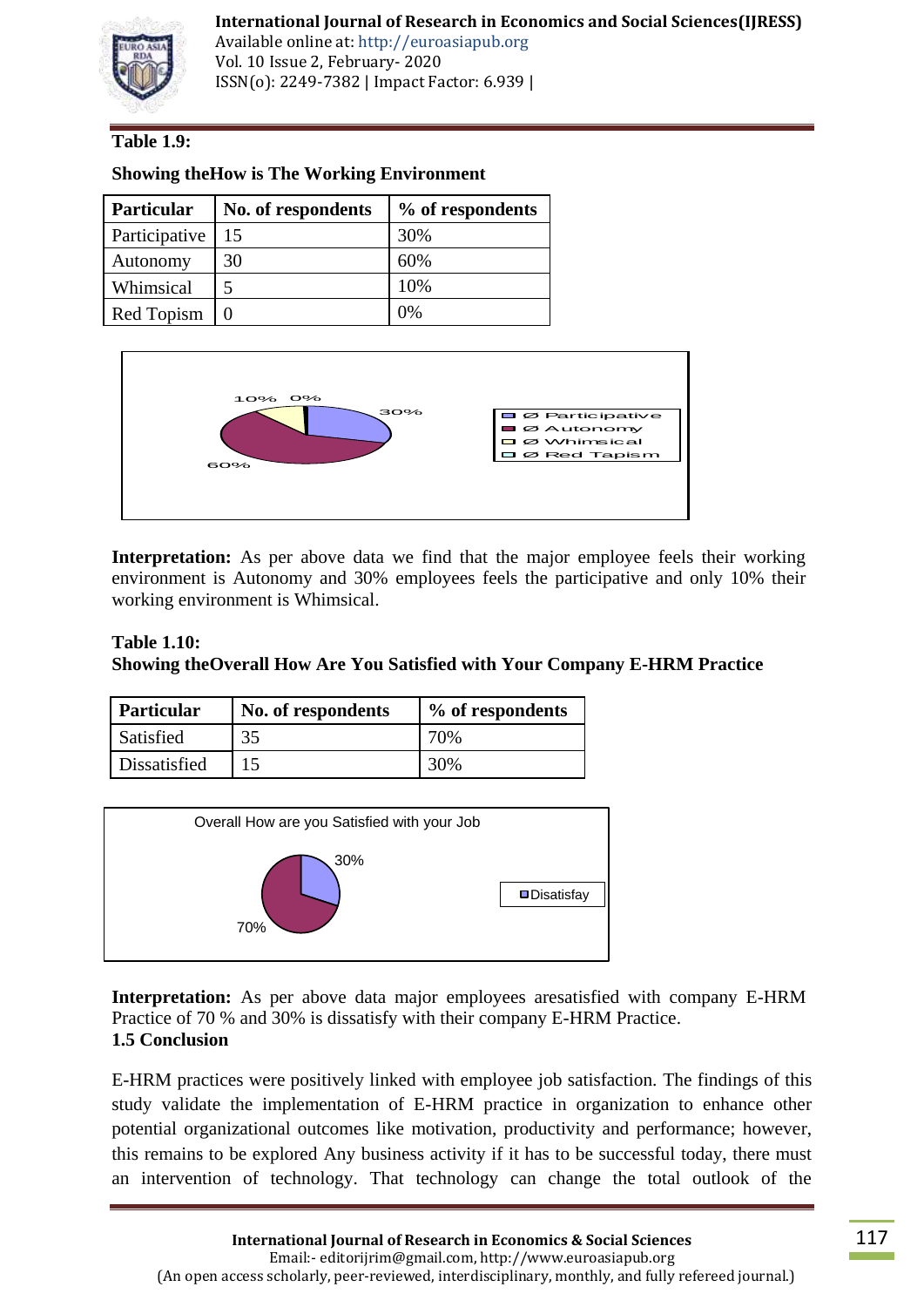

Available online at: http://euroasiapub.org Vol. 10 Issue 2, February- 2020 ISSN(o): 2249-7382 | Impact Factor: 6.939 |

transactions in the corporate world. In this perspective E-HRM has gained enormous importance in business field.From the implementation of E-HRM systems, employees are gaining more advantage out of it. It has helped in re- defining the role of HR managers and other staff in the organization. It has completely changed the organization structure, it also adds towards global competitiveness. Many organizations have not implemented E-HRM systems for various reasons, but in future it is predicted that all organizations will be fullyautomated.

With all these advantages and disadvantages the use EHRM technology, promises to provide a useful, efficient and increased performance which goes hand in hand with reducing cost.By conducting this study I have acquired and in-depth knowledge regarding employee welfare and how it contributes towards organizations success. I would like to conduct a further deep study in employee welfare if I get an opportunity. This study is very helpful for may career in HR field.

# 1.5.1 SUGGESTIONS

Here are few suggestions top level managers can adopt to satisfy their E-HRM Practices i.e. employees:

- Going for EHRM Practices would emphasize empowerment, team-working and learning.
- In order to create a culture of customer satisfaction and loyalty as the key components of individuals performance, appraisal systems need to upgraded with present day systems and software's into the organization.
- The employees directly talk to the customers and these needs to monitor. This means the way employees serve the customers has be checked.
- Their feedback should also be monitored and use for the development process. Efeedbacks may be easily reported and kept for future references

# 1.5.2 LIMITATION OF STUDY

- The method of random sampling is suitable for small populations only.
- To create good image, respondents may give responses vary from the facts.
- Some respondents hesitated to give actual situation; they feared that management would take any action against them.
- It does not ensure proportionate representation to all constituent group of population.
- We were able to cover only those employees who were currently working in pantaloons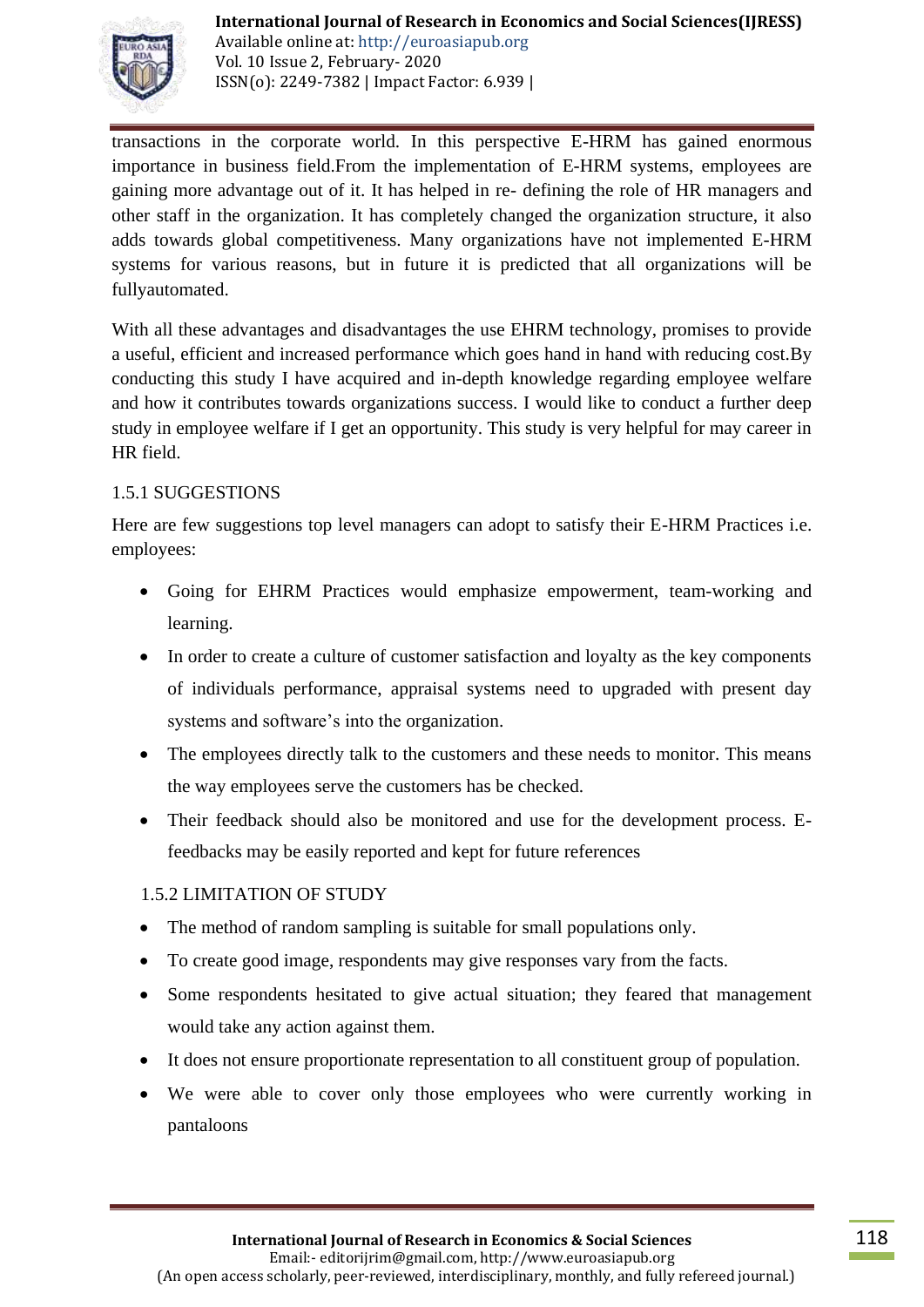

Available online at: http://euroasiapub.org Vol. 10 Issue 2, February- 2020 ISSN(o): 2249-7382 | Impact Factor: 6.939 |

#### **REFERENCE**

- 1. Bondarouk, T., Parry, E., &Furtmueller, E. (2017). Electronic HRM: four decades of research on adoption and consequences. *The International Journal of Human Resource Management*, *28*(1), 98-131.
- 2. Bengtsson, C., &Bloom, M. (2017). Human Resource Management in a Digital Era. A qualitative  $\mathbf{A}$ studyofHRmanagers"perceptionsofdigitalizationanditsimplicationsforHRM.*LundUn iversity School of Economics and Management,Sweden*.
- 3. Tanya Bondarouk, Huubruël. E-hrmcontribute to hrm effectiveness? results from a quantitative study in a dutch ministry". Paper presented at the 4th International Conference of the Dutch HRM Network, November  $4 - 5.2006$ , Enschede, The Netherlands.<http://hrmnetwork.utwente.nl/>
- 4. 2. BabitaDosajh, ParamjitSujlana. New e-hrm model based on technology acceptance model GIAN JYOTI E-JOURNAL, 2012; 1(2)ISSN 2250-348
- 5. 3. Shashank Kumar Srivastava. Member of IACSIT, IAENG, International Journal of Innovation, Management and Technology. 2010; 1(1): ISSN: 2010- 0248
- 6. 4. Seema Singh, Dr. RinkuRaghuvanshi. Changing Dimensions of HRM Functions: An Evaluation. International Journal of Engineering and Management Research. 2013; 3(4):23-28 ISSN No.: 2250-0758 [www.ijemr.net](http://www.ijemr.net/)
- 7. 5. Somendra Pant, AbhaChatterjee, Deepak Jaroliya. "EHRM Systems Implementation: A Conceptual Framework" IMJ, 2012; 4(1)
- 8. Islam, M. (2016). Evaluating the practices of electronic human resources management (E-HRM) as a key tool of technology driven human resources management function in organizations-a comparative study in public sector and private sector enterprises of Bangladesh. *IOSR Journal of Business and Management (IOSR-JBM)*,*18*(11).
- 9. [www.researchgate.net](http://www.researchgate.net/)
- 10. [www.emeraldinsight.com](http://www.emeraldinsight.com/)
- 11. [www.ir-library.ku.ac.k](http://www.ir-library.ku.ac.k/)
- 12. [http://www.deccanchronicle.com](http://www.deccanchronicle.com/)
- 13. [www.gov.uk](http://www.gov.uk/)
- 14. Web site: [www.birla.com](http://www.birla.com/)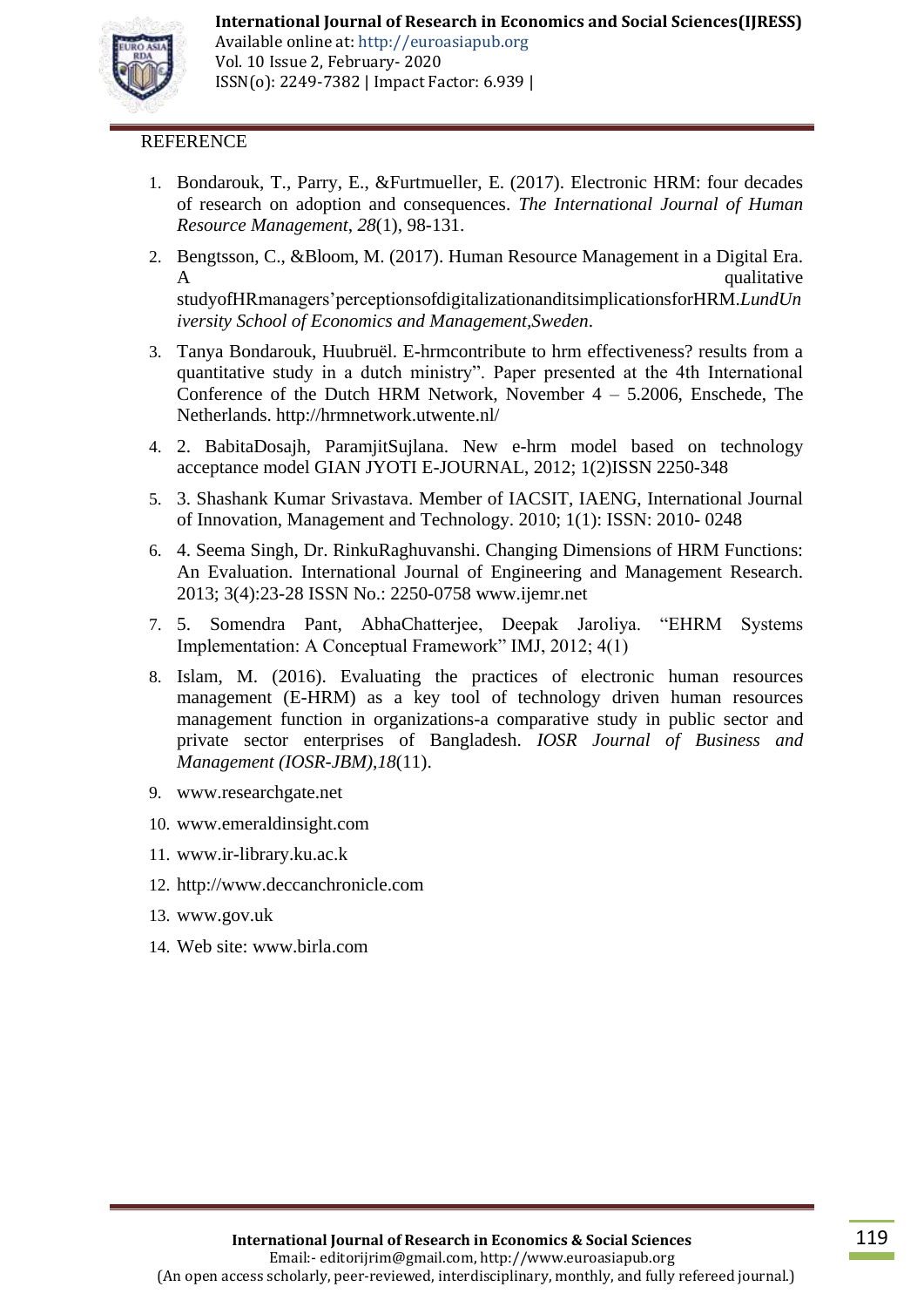

Available online at: http://euroasiapub.org Vol. 10 Issue 2, February- 2020 ISSN(o): 2249-7382 | Impact Factor: 6.939 |

# *2* ANNEXURE

#### **Personal Data:**

- 1. Name:
- 2. Designation:
- 3. Department:\_\_\_\_\_\_\_\_\_\_\_\_\_\_

#### **Research Data:**

- 1. Since how many years have you been working with pantaloons?
- a.  $0 2$  years [ ] b.  $3 - 5$ years [ ] c.  $6 - 8$  years [ ] d. More than 8 years. [ ] 2. The age distribution of respondents a.  $20-30$  [ ] b.  $30-40$  [ ] c. More than 40 years. [ ] 3. The gender distribution of respondents. a. Male [ ] b. Female [ ] 4. The tenure of respondents? a. 4-10 years [ ] b. 10-20 years [ ] c. 15-20 years [ ] d. Red TapismMore Than 20 years [ ]
- 5. Showing the Awareness regarding E-HRM among employees Practice
- a. Yes [ ]
- b. No [ ]

6. The satisfaction level of respondents regarding the implementation of E-HRM systems skills?

- a. Agree [ ]
- b. Disagree [ ]
- c. Neutral [ ]
- 7. The E-HRM Technology Provides for High Standards of Safety, Counselling and Welfare Support to Employees
- a. Strongly Agree [ ]
- b. Strongly Agree [ ]
- c. Disagree [ ] d. Strongly Disagree [ ]